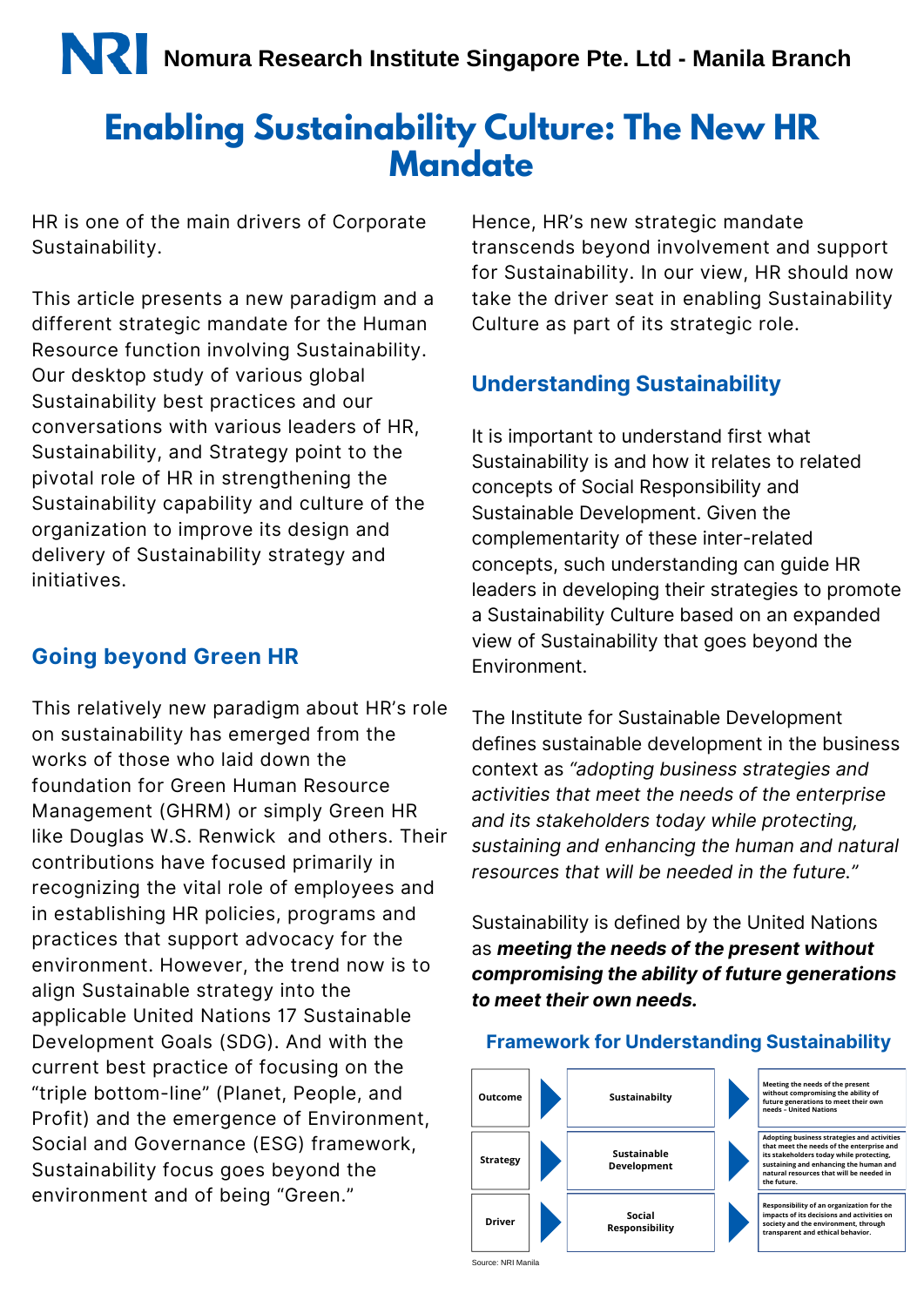# **Nomura Research Institute Singapore Pte. Ltd - Manila Branch**

#### **Why should HR focus on sustainability?**

Sustainability is a strategic capability. It also reflects a character of an organization. Building the capability and character of an organization is an important focus area of HR given its Organizational Development (OD) role.

Moreover, the study done by Carly Fink and Tensie Welan of New York University which came out from the Harvard Business Review in 2016 clearly illustrated the compelling business case for Sustainability. In their paper, Fink and Welan highlighted the various business benefits of strategic focus towards Sustainability such as cost savings, increased competitive advantage, more positive reputation, better engagement of people, and improved financial performance through corporate governance. Thus, by driving Sustainability Culture, HR is contributing an important strategic value to the organization.

#### **Defining Sustainability Culture**

NRI defines Culture as the aggregated habits of individuals in an organization. It is the organization's unique "operating environment," which defines how work gets done and how people behave and interact with each other.

Hence, Sustainability Culture represents the shared beliefs and practices of people towards Sustainability.

A strong Sustainability Culture is characterized by leaders who models the way in sustainability practices, a deep integration of sustainability in the organization's strategies, policies, processes, resources, and above all, in employees' behaviors within and outside their work environment.

> Sustainability Culture represents the shared beliefs and practices of people towards Sustainability

#### **Strategic Role of HR in Sustainability: Driver of Sustainability Culture**

More than just an active supporter and participant to Sustainability initiatives, HR's role is now more strategic. HR is the lead Driver of Sustainability Culture.

How can HR perform this strategic role of driving Sustainability Culture? NRI Manila has developed the below Sustainability Culture Checklist containing the guide questions that can help HR Leaders in their embracing of their strategic role towards Sustainability. This checklist also indicates the degree of maturity of HR in performing its strategic role as a driver of Sustainability Culture.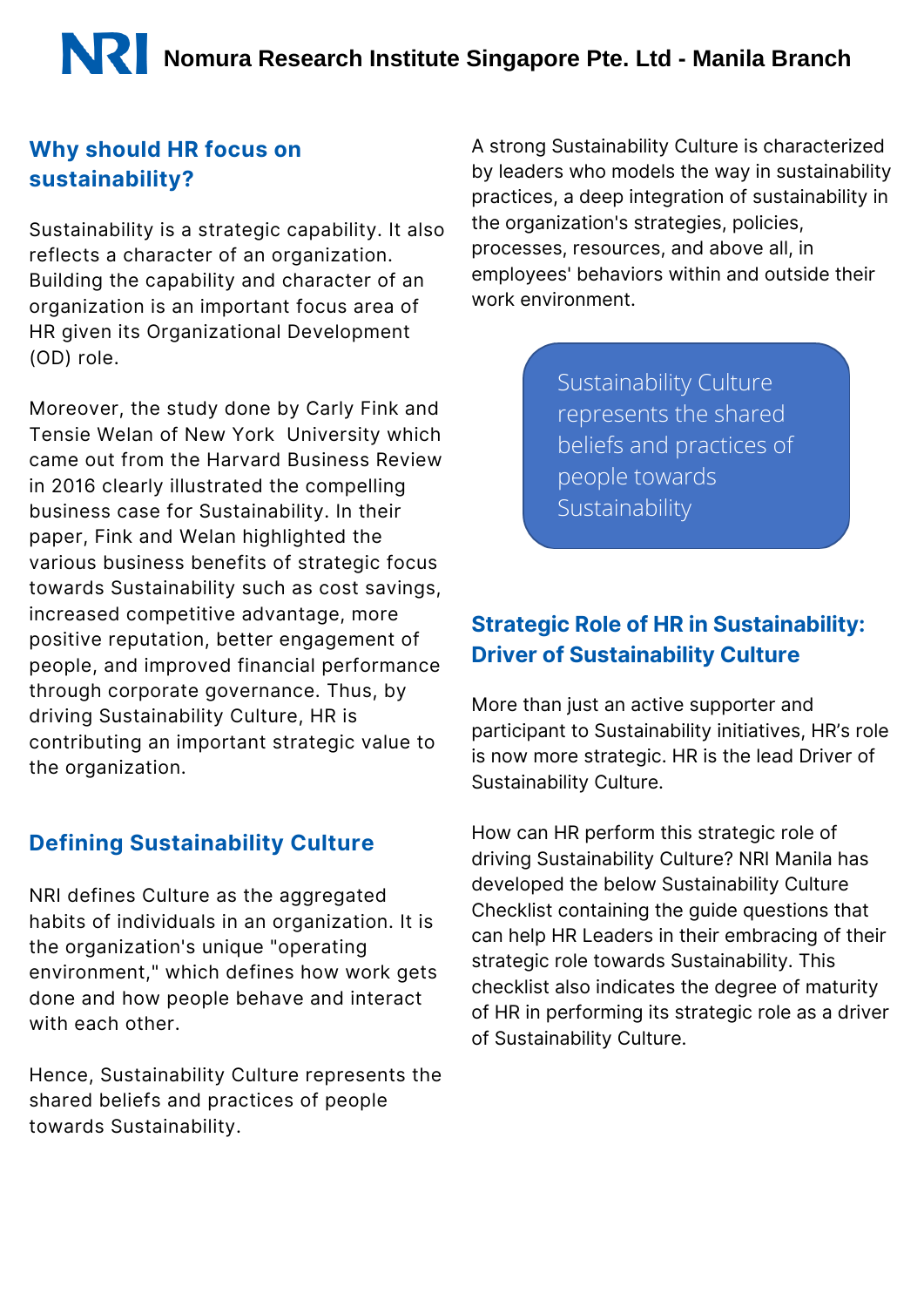

Source: NRI Manila

| Areas                                                     | <b>Guide Questions</b>                                                                                                                                                                                                                                                                                                                                                                     |
|-----------------------------------------------------------|--------------------------------------------------------------------------------------------------------------------------------------------------------------------------------------------------------------------------------------------------------------------------------------------------------------------------------------------------------------------------------------------|
| <b>Strategy</b><br><b>Alignement</b>                      | • Is Culture part of the Sustainability Strategy?                                                                                                                                                                                                                                                                                                                                          |
| <b>Sustainability</b><br>Integration                      | • Does HR have a formal Sustainability Culture Building<br>Program to integrate Sustainability into the organizational<br>philosophy, people, policies, processes, practices, and<br>performance?<br>Are the behavioral indicators of Sustainability Culture<br>identified and integrated into the organization's<br>Competency framework, Performance Management, and<br>Job Descriptions |
| <b>Sustainability</b><br>Organization                     | • Does the current organizational structure show the<br>Sustainability roles and responsibilities across the<br>organization?                                                                                                                                                                                                                                                              |
| <b>Sustainability</b><br>Governance                       | • Does the current HR policies support and enable<br>Sustainability culture?                                                                                                                                                                                                                                                                                                               |
| <b>Sustainability</b><br>Leadership                       | • Does the organization's Leadership Competency<br>Framework include Sustainability Leadership?<br>• Is Sustainability Leadership part of the Leadership<br>Development Program?                                                                                                                                                                                                           |
| <b>Sustainability</b><br>Capability                       | • Does the company have a Sustainability Competency<br>assessment framework that defines the skills required to<br>develop a sustainability culture?                                                                                                                                                                                                                                       |
| <b>Sustainability</b><br>Engagement                       | • Does the Employee Engagement program include<br>Sustainability Culture building?<br>• Is there a Sustainability Rewards and Recognition program?                                                                                                                                                                                                                                         |
| <b>Sustainability</b><br><b>Review &amp;</b><br>Reporting | • Is there a Sustainability metrics pertaining to culture?<br>• Is Sustainability Culture part of regular HR monitoring,<br>review, and evaluation?<br>• Does the Annual Sustainability Reports talk about the<br>Sustainability Culture and how the organization is building<br>such culture and capability?                                                                              |

### **Sustainability Culture Checklist Sustainability Integration - The Core Strategy for Developing Sustainability Culture**

How can organizations integrate Sustainability culture into the way they do business? The keyword here is **Integration**. Integration is about moving Sustainability not away but beyond programmatic approach wherein it becomes part of the way an organization does business and demonstrated into the daily behaviors of people at work.

The role and the challenge for HR is how to enable a highly integrated approach towards Sustainability Culture. Where should Sustainability be integrated for it to become a culture? NRI Manila's 6P Framework can help HR leaders in crafting their strategies towards integrating sustainability culture within their organizations.

### **6Ps of Sustainability Culture Integration**



- 1. Philosophy inclusion of Sustainability into the corporate mission, vision and values
- 2. People identification of the sustainability culture behaviors
- 3. Policies enabling sustainability through policies and procedures
- 4. Processes incorporating sustainability into the various company systems and processes
- 5. Practices adoption of a Code of Sustainability Practices that show the commitment of the business, functions, and individuals on sustainability
- 6. Performance inclusion of Sustainability into the scorecards and performance reviews at the business, functional and individual levels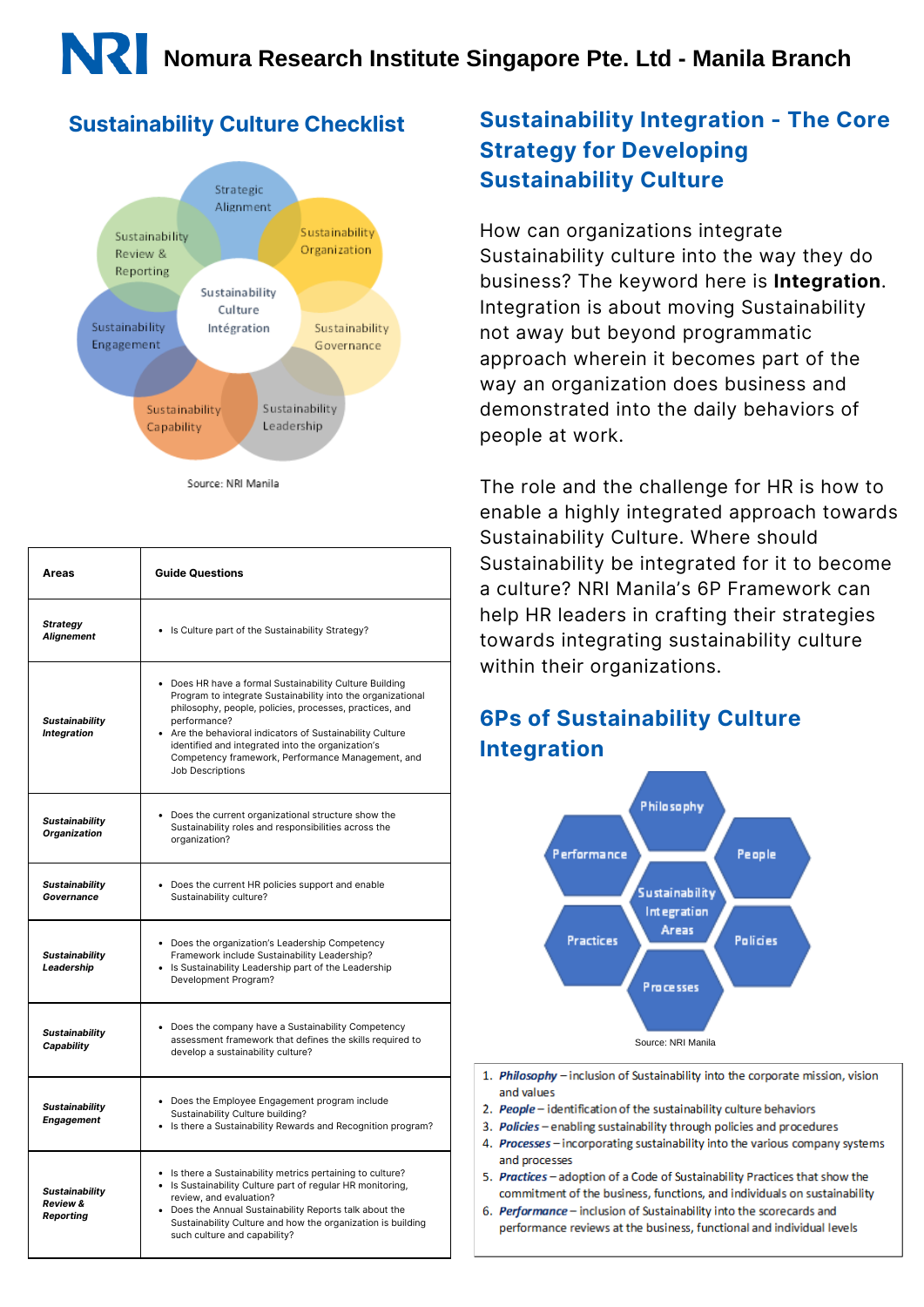#### **Integrating Sustainability into Organization's Corporate Philosophy**

One way to integrate Sustainability is to embed it into the very fabric of an organization's corporate philosophy. HR can take the lead role in promoting such integration.

In this article, we have focused and looked at two best practices on how organizations are able to integrate Sustainability into their corporate philosophy. These two examples can guide both HR and Sustainability leaders in enabling such integration.

#### *Dream Up the Future* **- Nomura Research Institute (NRI)**

NRI's Corporate Philosophy of Dream Up the Future clearly indicates NRI's "desire to create new value for the society." We do this by generating new business model, fresh paradigms, and innovative ideas to solve social issues together with our clients. At NRI, Sustainability is not just a strategy or a program. Sustainability is clearly and deeply embedded into our corporate philosophy.

#### *Advancing Business and Communities -* **Aboitiz Group**

Another best practice of integrating Sustainability into the company's philosophy is the Advancing Business and Communities (ABC) of the Aboitiz Group. A simple search of the company's website [\(https://aboitiz.com\)](https://aboitiz.com/) immediately draws your attention to its ABC tagline. Through its ABC, the Aboitiz Group has clearly articulated its social responsibility towards the communities where it operates as an essential part of why and how it does business. Aboitiz Group's purpose which is *"to drive change for a better world by advancing business and communities towards a sustainable future for generations to come"* is an excellent example of a statement that integrates Sustainability into an organizational purpose.

In these two examples, NRI and the Aboitiz Group have transcended beyond the typical program-based strategy of advancing Sustainability by incorporating it into their organizational DNA.

#### **Conclusion and Next Steps for HR**

Building a strong Sustainability culture requires more than one year timeframe. Where can HR start? HR can prioritize quick wins using an agile approach by focusing first on three areas of alignment, namely HR Staff, Stakeholders, and over-all alignment of HR strategies.